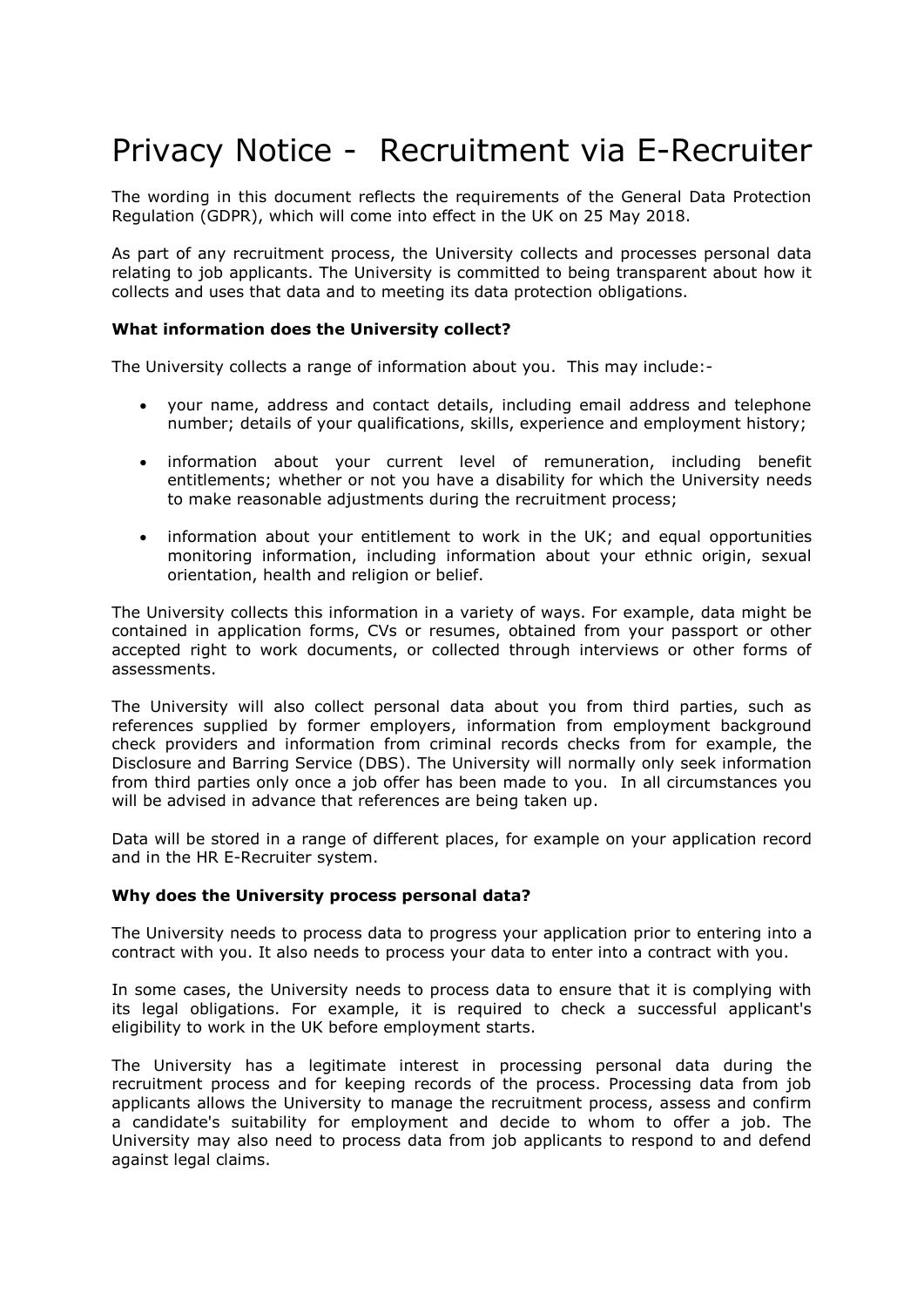Where the University relies on legitimate interests as a reason for processing data, it has considered whether or not those interests are overridden by the rights and freedoms of employees or workers and has concluded that they are not.

The University processes health information if it needs to make reasonable adjustments to the recruitment process for candidates who have a disability. This is to carry out its obligations and exercise specific rights in relation to employment.

Where the University processes other special categories of data, such as information about ethnic origin, sexual orientation, health or religion or belief, this is for equal opportunities monitoring purposes.

For some roles, the University is obliged to seek information about criminal convictions and offences. Where the University seeks this information, it does so because it is necessary for it to carry out its obligations and exercise specific rights in relation to employment.

The personal data that the University collects about you will be used for the purposes of processing your application for a post at Aberystwyth University and for the completion of anonymous statistics. If your application is successful, it will be used to form the basis of your employee record.

The personal data provided by you will only be disclosed to third parties if necessary for recruitment purposes. The following is a non-exhaustive list of examples where your data may be shared with third parties for recruitment purposes: taking up references, and where an external body is party to the recruitment process e.g. research councils for externally funded posts, external panel members in accordance with the university's Composition of Appointing Panels.

Special category equality data is collected for the purpose of monitoring the effectiveness of the University's Equal Opportunities Policy and to provide anonymised statistical reports. The data will not be disclosed to those panel members involved within the recruitment and selection process unless you have disclosed a disability and the panel members need to know the details for the purposes of implementing any adjustments to the recruitment and selection process that may reasonably be required to prevent you from suffering substantial disadvantage as a result of your disability.

## **Who has access to the data?**

Your information will be shared internally for the purposes of the recruitment exercise. This includes members of the HR and recruitment team, interviewers involved in the recruitment process and managers in the business area with a vacancy if access to the data is necessary for the performance of their roles.

The University will not share your data with third parties, unless your application for employment is successful and it makes you an offer of employment. The University will then share limited personal data with former employers to obtain references for you, employment background check providers to obtain necessary background checks and the Disclosure and Barring Service to obtain necessary criminal records checks.

Aberystwyth University will not transfer your data in respect of its vacancies outside the European Economic Area.

## **Applications for posts at Aberystwyth University Mauritius Ltd (AUM) Ltd**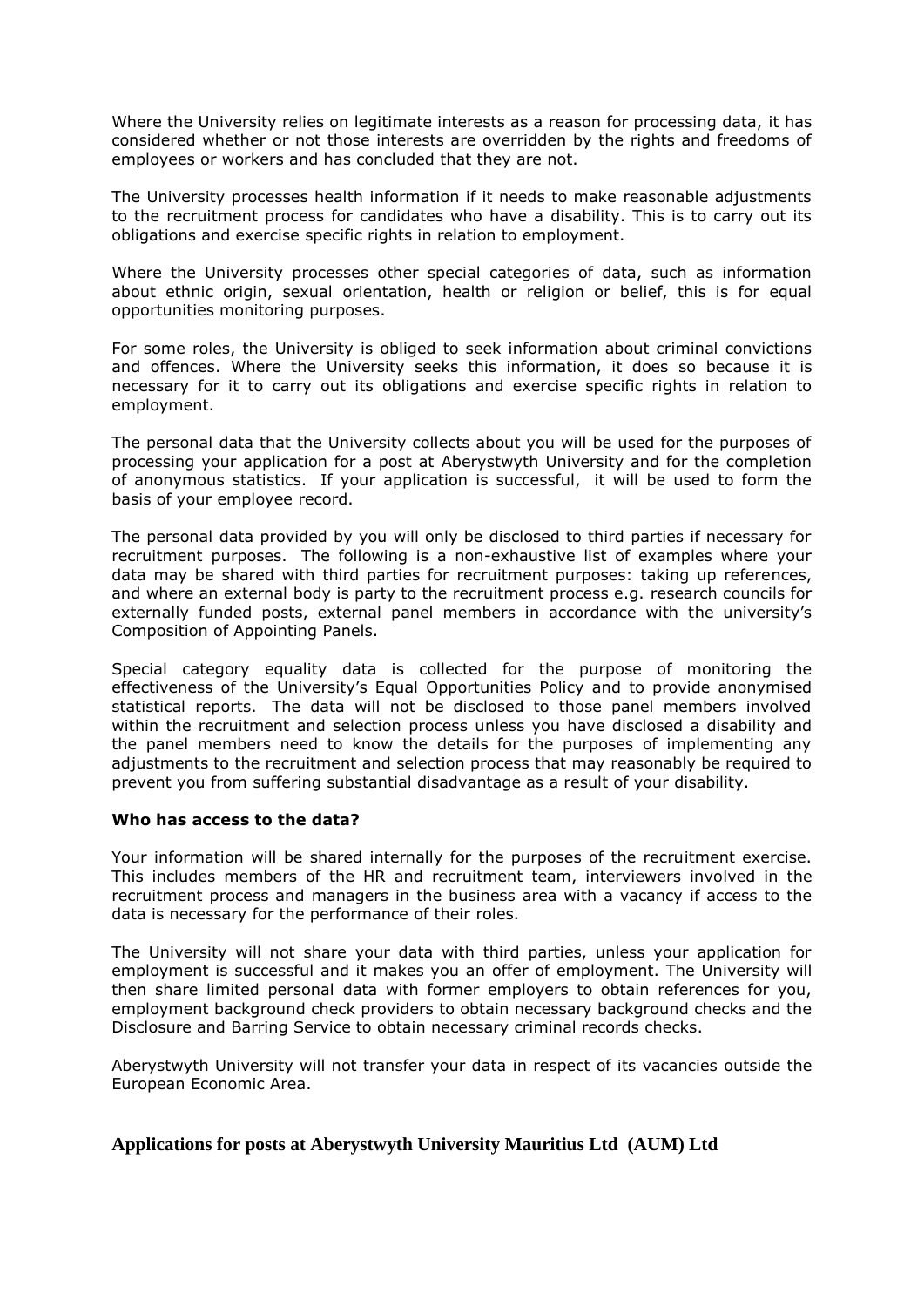Aberystwyth University hosts AUM Ltd. vacancies on its E-Recruiter system. If you wish to submit an application, that application, together with any supporting information that you provide and any information provided by third parties in support of your application, will be received by Aberystwyth University and will be transferred electronically to AUM Ltd in Mauritius**,** for the purposes of processing your application and engaging in the recruitment exercise.

## **How does the University protect data?**

The University takes the security of your data seriously. It has internal policies and controls in place to ensure that your data is not lost, accidentally destroyed, misused or disclosed, and is not accessed except by our employees in the proper performance of their duties.

## **For how long does the University keep data?**

If your application for employment is unsuccessful, the University will hold your data on file in line with the HR Retention Schedule (insert link). At the end of that period your data will be anonymised and retained for the purposes of statistical reporting. Alternatively, you may contact hr@aber.ac.uk to withdraw your consent. For externally funded roles and for vacancies where a NON EEA applicant requires sponsorship, the University will retain your information until an audit has taken place either by the funding body or the Home Office and/or in line with current legislation.

If your application for employment is successful, personal data gathered during the recruitment process will be transferred to your electronic personnel file and retained during your employment. Please refer to the following Privacy Notice for staff for details (insert link)

## **Your rights**

As a data subject, you have a number of rights.

You can:

- access and obtain a copy of your data on request;
- require the University to change incorrect or incomplete data;
- require the University to delete or stop processing your data, for example where the data is no longer necessary for the purposes of collection;
- object to the processing of your data where the University is relying on its legitimate interests as the legal ground for processing; and ask the University to stop processing data for a period if data is inaccurate or there is a dispute about whether or not your interests override the University's legitimate grounds for processing data.

If you would like to exercise any of these rights, please contact hr@aber.ac.uk. You can make a subject access request by completing the University's form for making a data subject access request (insert link).

If you believe that the University has not complied with your data protection rights, you can complain to the Information Commissioner.

## **What if you do not provide personal data?**